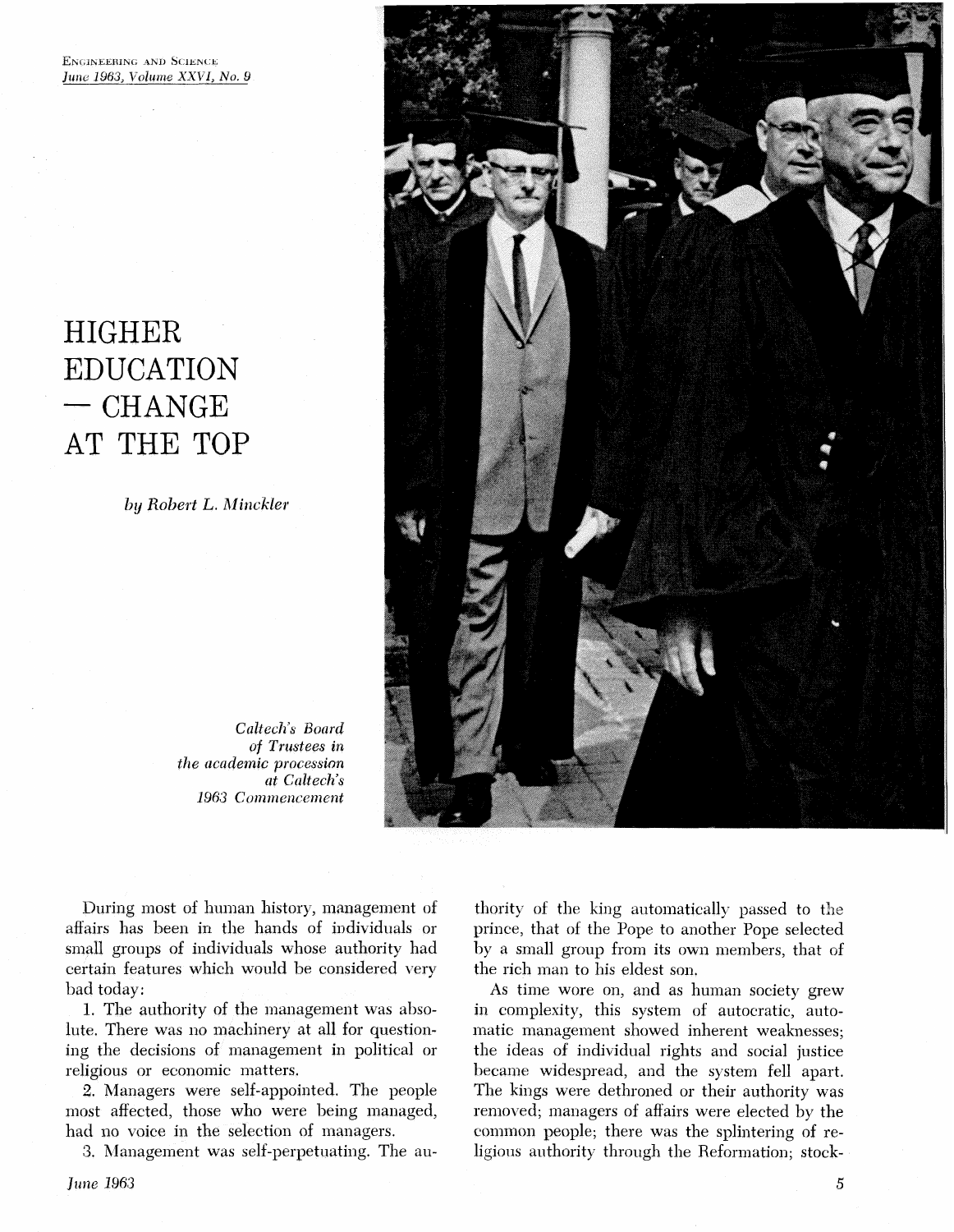*"In the western free world, about the only example*  of *the old autocratic, undemocratic system of management is found in the Boards of Trustees of American independent universities and colleges such as Caltech.* "

holders in business enterprises threw out the incompetent sons of the founder's family; estate and inheritance taxes absorbed large estates and were applied to public purposes.

Today, there are very few examples left of the old system of management. There are still a few divine-rights kings left; there are the communist countries in which small groups operate as the kings-of-old did.

But in the western free world, about the only example of the old autocratic, undemocratic system of management is found in the Boards of Trustees of American independent universities and colleges such as Caltech.

Make no mistake about the absolute authority of the Caltech Board of Trustees. Let me quote various provisions from our charter and by-laws:

"All corporate powers of California Institute of Technology shall be exercised by or under authority of, and the business and affairs of the Corporation shall be controlled by, a Board of Trustees." The Board of Trustees may elect a President of the Institute to hold office at the pleasure of the Board . . . He shall have such powers, duties, and privileges as may from time to time be prescribed by the Board of Trustees . . . All faculty members of the Institute are appointed by the Board of Trustees . . . All officers and instructors shall receive such compensation as may be fixed by the Board of Trustees."

These few quotations should demonstrate the unquestionable fact that the authority of the Caltech Board is absolute in all the operations of the Institute.

And who decides who shall have these unlimited powers? Why, the Board itself, of course. We elect ourselves. There is none of that democratic nonsense permitted, which might allow some voice to those most directly affected  $-$  say the faculty, the students, the alumni.

The Board is self-perpetuating. We re-elect ourselves and we fill vacancies on the Boar by our own exclusive franchise,

There is nothing unique to Caltech in this systern of management; the pattern is much the same in most of the independent colleges and universities in America, and the system dates back to the establishment of the earliest educational institutions in our country. These early colleges were founded, in most cases, by church groups. An early Board of Trustees was, in most cases, made up of ministers of the founding church, whose principal interest was to assure that only the real truth, as established only in their particular sect, would be taught in their college! So, they established this autocratic control and they wrote minute instructions for the proper conduct of faculty and scholars. For example, a document titled "The Lawes Liberties and Orders of Harvard Colledge confirmed by the Overseers in the Yeares 1642 to 1646 and published to the Scholars for the perpetual preservation of their welfare and government" includes the following decree: "Scholars shall bee slow to speake, and eschew not only oathes Lies and uncertain Rumours. but likewise all Idle, foolish, bitter scoffing, frothy wanton words and offensive gestures. . . . Nor shall any without the license of the Overseers of the Colledge goe out to another towne."

The Caltech Board has never issued such detailed instructions concerning the conduct of faculty members of the Institute, although it must be confessed that there have been occasions when such action looked pretty attractive to some members of the Board.

It is a strange fact that under this autocratic form of management, in which not even the most powerful electron microscopes can detect a single chemical trace of democracy, our private colleges and universities have come to represent, in their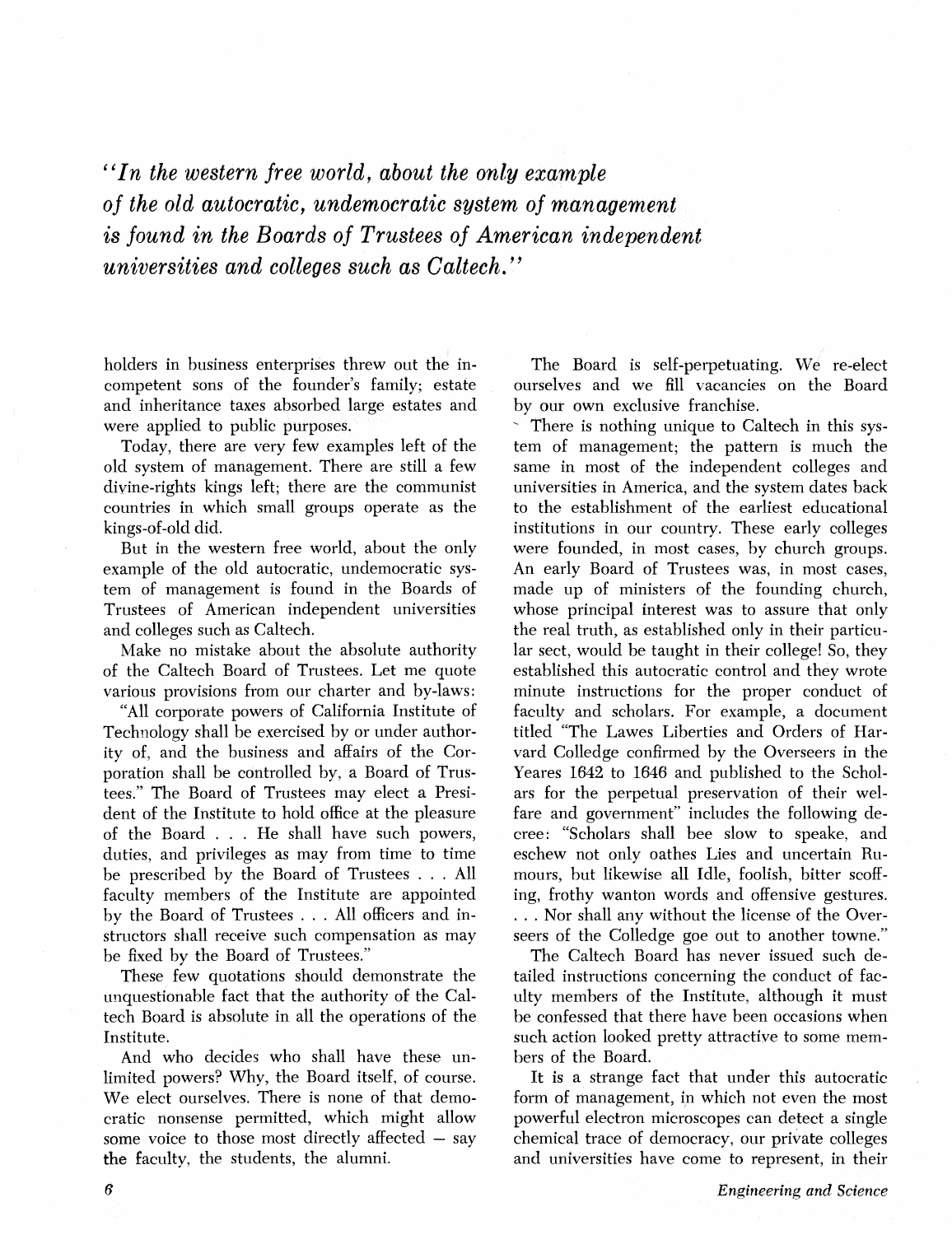actual operations, the very essence of democracy and freedom and tolerance. It is almost universally accepted that a faculty member has an absolute right to make a fool of himself without any fear of reprisal from the Board of Trustees. There are cases in which the faculty member is required to follow the party line, to conform to predetermined doctrine, especially in some schools of economics and education, but these violations of the principle of academic freedom have be posed by the faculties of these schools, not by the Boards of Trustees.

The system of American college trusteeship has worked out very well, despite its authoritarian form, because Boards of Trustees have, on the whole, demonstrated remarkable wisdom and restraint in exercising their great powers. Over the years, there has developed a rather clear and rather universal concept of the roles to be played by the trustees. Their particular field of interest is in finance, in raising money, in managing the endowment portfolio, in protecting the property of the institution, in establishing rules for budget control, in setting salary scales, in hiring auditors -things of that kind.

Another task which is definitely assigned to the trustees is the selection of the president of the institution, but this is a task which does not come up very often. College presidents seem to lead charmed lives; they live forever and they hang on to their jobs forever.

# **No meddling**

As to the principal operations of the institution the trustees are supposed to be managing, instruction and research, their duties are practically non-existent. Their role is a negative one, described in two words: "Don't meddle." One study of the management structure of 91 institutions found only five that had trustees' committees concerned with academic policies.

Now there is a strange stirring going on in the academic world, a new cycle of interest in the management of higher education, and extended to cover new consideration of the role of trustees. The result has been a great number of studies, books, and articles on educational management, probably more in the last five vears than in all preceding time.

The reason for this great new interest is quite obvious: it is the very large and very rapid increase in the size of the college operation. Galtech is an example of what has happened. Five years ago, Caltech's campus expenditures for instruction, research, student aid, plant operation, and administration were \$8,100,000. Our budget for next year for these same operations is \$20,560,000. Five years ago the **net** asset value of Caltech at market prices was \$83,500,000. A year ago it was \$137,000,000 and today is in excess of \$150,000,000.

Despite this enormous and rapid growth, which has occurred not just at Caltech but throughout all institutions of higher learning, the public demand for growth has not been met, and it is probable that we face, for some years to come, rates of expansion something like the ones we have experienced in the past few years.

# **Problems created by** *growth*

This has naturally brought up questions about our capacity to handle the problems created by growth. In the fields of instruction and research, can we attract sufficient numbers of qualified scholars to meet the demands? Can we provide the space and tools required by the scholars? Can we sort out from the great variety of growth projects the ones which should have priority or which fit the particular field of activities in which a particular school is especially knowledgeable?

Can we prod instructors to make the necessary changes in curriculum to adequately challenge the better prepared students? Can we intelligently plan and program the changes in personnel, in buildings and equipment, in methods and procedures, in curriculum, at the kind of an institution we operate, so that the objectives we have, both short-range and long-range, can be realized?

It is certain that many of these challenges must be met by the faculties. Certainly the faculties alone are qualified to determine what shall be taught and what teaching methods shall be used. Certainly the faculties alone must determine the fields of research in which they shall work, and they must establish the methods and programs to be followed in research.

In a static or slow growth situation, leaving these matters in the exclusive hands of the faculties presented no particular problems, and that was in general the situation up to only a few years ago. But the explosive growth of the recent past has brought about new kinds of problems which might be described as those of planning and programming growth and expansion. It is no longer sufficient that the faculty knows what it would like to do in education and research; these ambitions must be geared into the financial framework of the overall operation. It is now necessary to do long-range planning of the kind carried out

 $\overline{7}$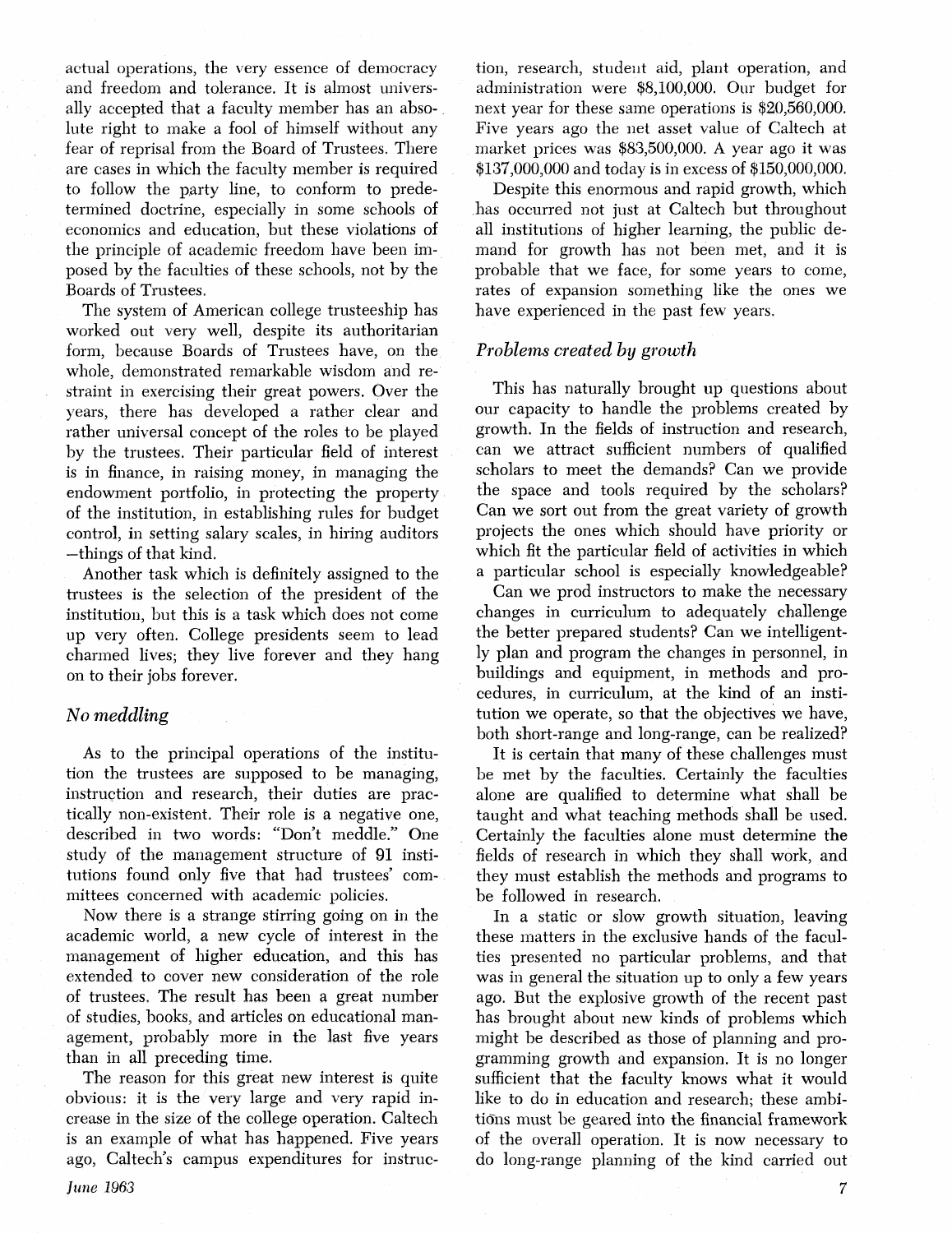in large business organizations.

The training and experience of most scholars do not provide them with know-how in this operation of long-range planning and programming. The best teacher or researcher is one who firmly believes two things  $-$  that the work he is doing is the most important thing going on in the world, and that he is the best qualified person in the world to do that work. These attitudes are of enormous importance in doing a really superior job, but these attitudes are not the kind which are particularly helpful in setting up plans and programs for the overall operation of the institution and the establishments of priorities among the expansion projects.

In the past, Boards of Trustees have depended almost entirely upon the faculties and staffs for the initiation of projects, for budgets, for programs in instruction and research. Trustees have conceived of their part of the process as just consideration and usually just pro-forma approval of the recommendations of the faculty and staff. This has not been an entirely satisfactory system in a period of rapid growth. Things, on occasion, got out of balance.

#### *Out* of *balance*

An institution might get a new computer, for example, a year or more ahead of the time when there is a building to put it in. Substantial funds for a specific purpose might be received before a program of spending those funds for that purpose is established. Overall resources might grow faster than an overall balanced expansion plan is established. Certain activities might be overfinanced by specific grants while other activities are starving for funds. Some department chairmen and deans might be more aggressive in devising ways to spend money than others are.

There has been a general and widespread recognition of the difficult administrative problems which have arisen under the old system, and a rather general acceptance of the idea that the trustees might be helpful in establishing more orderly procedures in the growth process. So there have been a considerable number and variety of programs established in various institutions to bring the trustees into closer contact with the educational and research activities.

There is no pattern as yet established to accomplish this, but there are a lot of experiments going on. For example, Columbia University has formally added a definite educational function to the duties of its Board of Trustees, as follows: "To oversee and approve the *kind* of education offered by the university, and make certain that its quality meets the highest standards possible."

In some institutions, dual Boards have been established - the Board of Trustees retains its position of formal control with absolute powers, but a second Board or Committee on Educational Policy deals with the faculty in matters of instruction and research, but without any authority. In some institutions, visiting committees or advisory councils for individual schools or departments have been established, with some trustee members but also with community representatives, to discuss with the faculties the educational and research programs and the ways in which the programs can he made more effective in meeting the needs of the community.

Out of these experiments there may in time come a pattern of what is the correct procedure. but it is more likely that the elements of individuality in the separate institutions will make it desirable that no common pattern will result. What works at Harvard may not work elsewhere.

At Caltech, we have established certain procedural and organizational changes designed to create effective and continuing communication between trustees and faculty. Thus the trustees will have a better understanding of the educational and research programs being carried out, and the faculty members will have a better understanding of the overall resources of the institution available to carry out these operations. Both trustees and faculty members will participate in longrange planning, fitting together the duties of the faculty to make Caltech preeminent in the quality of its educational and research efforts with the duties of the Board to manage the financial affairs of the Institute so that this ambition can be realized,

# *Faculty reports*

So we have done several things. At each monthly meeting of the Board, we have a report from a faculty member on some phase of educational or research activity. At the annual budget meeting, certain faculty members hear the budget presentation to the Board and the discussion of the budget by the Board.

We have re-established meetings of the Executive Committee of the Board to take care of the routine details of personnel appointments, contract approvals, and consideration of proposals, leaving the Board meetings open for overall policies and a chance to consider where

8